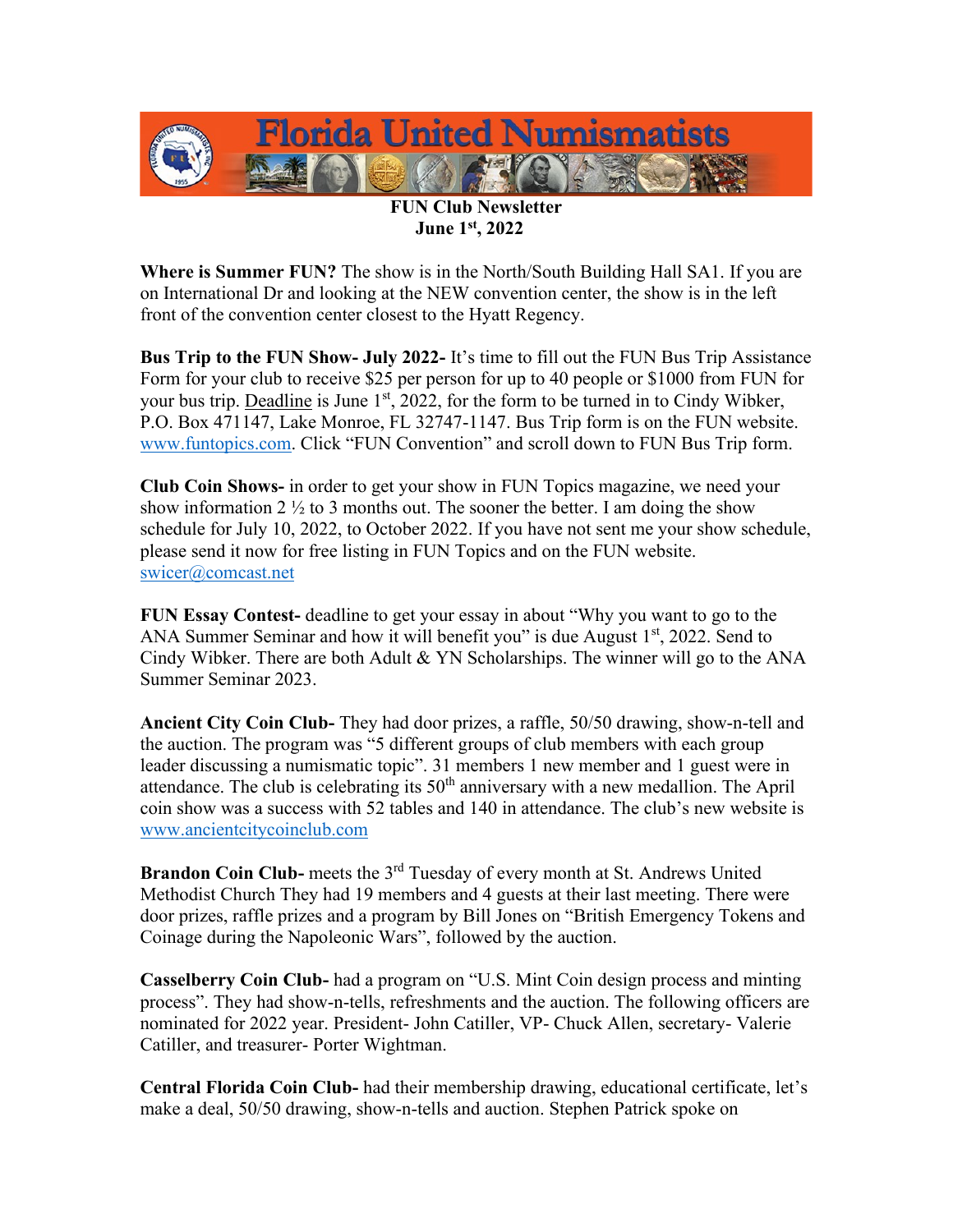"Numismatic Engraving of Ceslaw Solina (Polish)". He engraved some 35 notes from various countries. Officers and Directors for 2022 are President- Tom Hart, VP- Don Mix, Secretary/Treasurer- Donna Moon, Directors- Lee Brown, Jan Mix, Skip Pfeiffer, and Devon Webber.

**Citrus County Coin Club-** had 22 members at their meeting. They had a power point presentation on "So-Called Dollars" by Tony Swicer from West Palm Beach. They had door prizes, 50-lot auction, and raffle with 4 silver coins.

**Clearwater Coin Club-** met twice with door prizes, raffle and 67 & 60 lot auctions.

**Florida Token Society-** meets at the Our Redeemer Lutheran Church, 5200 SW College Rd. Ocala, FL 34474. They have lunch, a program, trade session, and the auction. Membership in FTS is only \$8. This year the Love Token Society celebrates its 50th year anniversary after being founded in 1972. Our mission is to provide education about love tokens and enable communication between members to help find coins for their collections. Our newsletter contains interesting articles and a special section where members can list coins for sale or inquire after love tokens on their want lists.

Advancements in technology over the last fifty years has only made us better. The newsletter started as a half to one-page typed letter and it is now an impressive glossy full color publication. There has also been the addition of a website [\(www.lovetokensociety.com\)](http://www.lovetokensociety.com/) and a Facebook page.

Ft Lauderdale Coin Club- The monthly coin show was May 15<sup>th</sup>. Their club meetings are the  $2<sup>nd</sup>$  & 4<sup>th</sup> Thursdays of every month.

**Fort Walton Beach Coin Club-** had 50 at their last meeting. YN Clark Davis spoke on "The Coin designing Couple of James Earl Fraser and Laura Gardin Fraser", designers of the Buffalo nickel, Alabama, Grant, and Oregon Trail Commemoratives. They had a Morgan Dollar attendance prize and 3 guests.

**Gold Coast Coin Club-** will have their coin show Sunday June 5th. The Hollywood Rotary Club is at 24<sup>th</sup> Street and Taylor Ave. The hall is still closed for meetings.

**Greater Daytona Coin Club-** They had a raffle, show-n-tell, a program on "Hyperinflation and the Perils of Fiat Currency" by David Rafanowicz and the auction. The club board has just approved a scholarship program for club members. Up to 4 members will be awarded \$250 each towards a trip to the ANA Summer Seminar. They must have references and submit an essay.

**Greater Jacksonville Coin Club-** is observing its 75<sup>th</sup> anniversary in 2022. At the meeting they had a "Mini-Show". They had door prizes, 50/50 raffle, and show-n-tell.